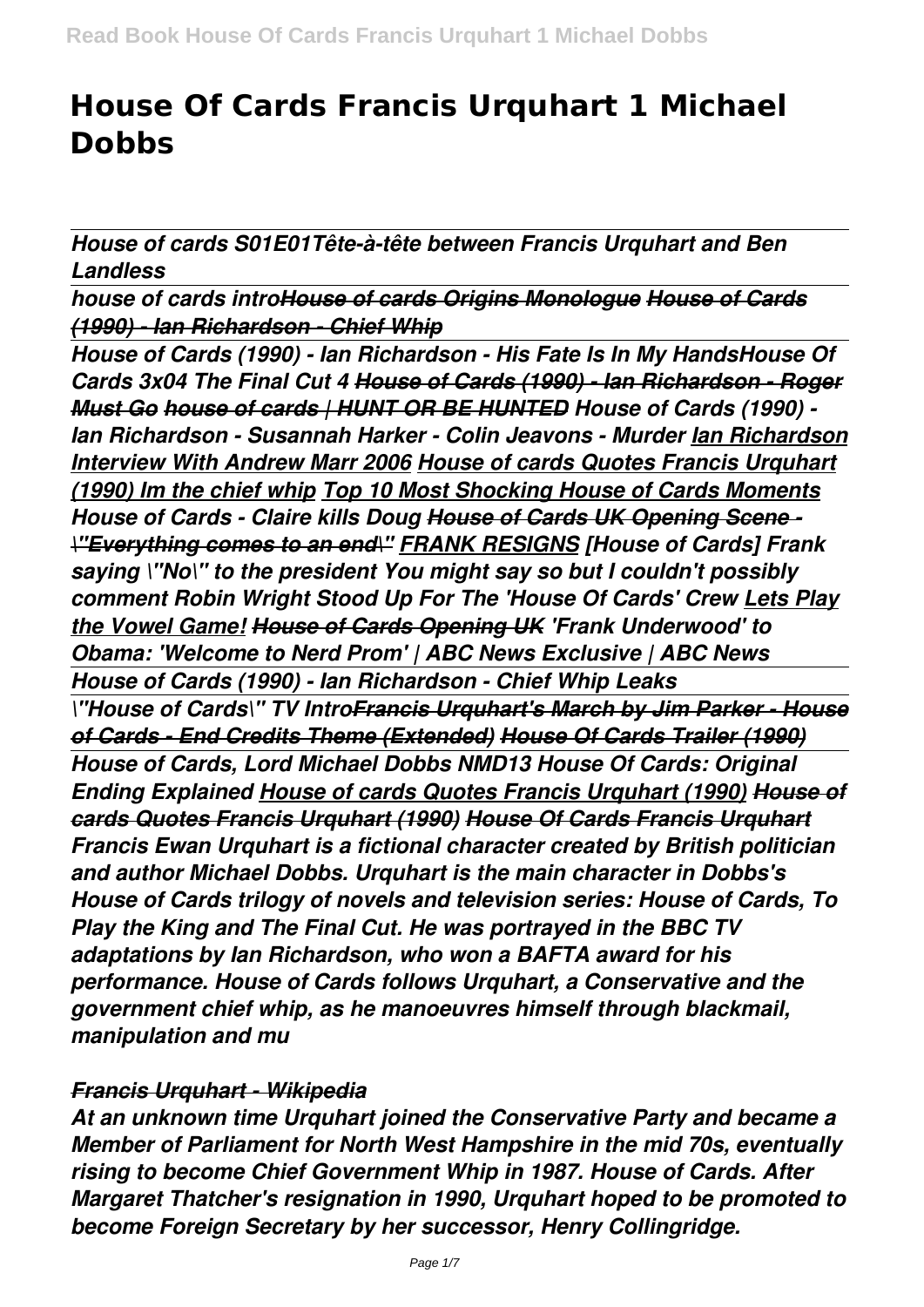*Francis Urquhart | House of Cards Wiki | Fandom*

*The bestselling political thriller that introduced the scheming Francis Urguhart - the most memorable politician of the last decade. Francis Urquhart is Chief Whip. He has his hands on every secret in politics - and is willing to betray them all to become Prime Minister. Mattie Storin is a tenacious young political correspo*

*House of Cards (Francis Urquhart, #1) by Michael Dobbs Francis Urquhart's March by Jim Parker - House of Cards - End Credits Theme (Extended) - YouTube Ian Richardson on Francis Urquhart and Sherlock Holmes - Excerpt from Interview on ABC's Midday 4:47...*

*Francis Urquhart's March by Jim Parker - House of Cards ... Before Francis Underwood (2013) There was Francis Urquhart (1990) Streaming Now on Netflix.*

*House of cards Quotes Francis Urquhart (1990) Im the chief ... House of Cards is a trilogy of British political dramas, detailing the rise and fall - of a scheming, Machiavellian British politician, Francis Urquhart, from a lowly Cabinet position to the office of Prime Minister. It was broadcast by the BBC in 1990 and based on the novel by Michael Dobbs, a former Chief of Staff at the UK Conservative Party headquarters.*

## *House of Cards (trilogy) - Wikiquote*

*Francis Urquhart is the Chief Whip of the Conservative Party. When Margaret Thatcher resigns as leader, he remains neutral and, after a general election in which the Conservatives are returned with a reduced majority, he fully expects the new Prime Minister, Henry Collingridge, to give him his just reward: a senior Cabinet post. When he's informed that he is to stay in his current position, he devises a plot to unseat Collingridge and ensure his own election as party leader which would make ...*

# *House of Cards (TV Mini-Series 1990) - IMDb*

*The antihero of House of Cards is Francis Urquhart, a fictional Chief Whip of the Conservative Party, played by Ian Richardson. The plot follows his amoral and manipulative scheme to become leader of the governing party and, thus, Prime Minister of the United Kingdom .*

## *House of Cards (British TV series) - Wikipedia*

*32 quotes from House of Cards (Francis Urquhart, #1): 'Politics requires sacrifice. The sacrifice of others, of course.'*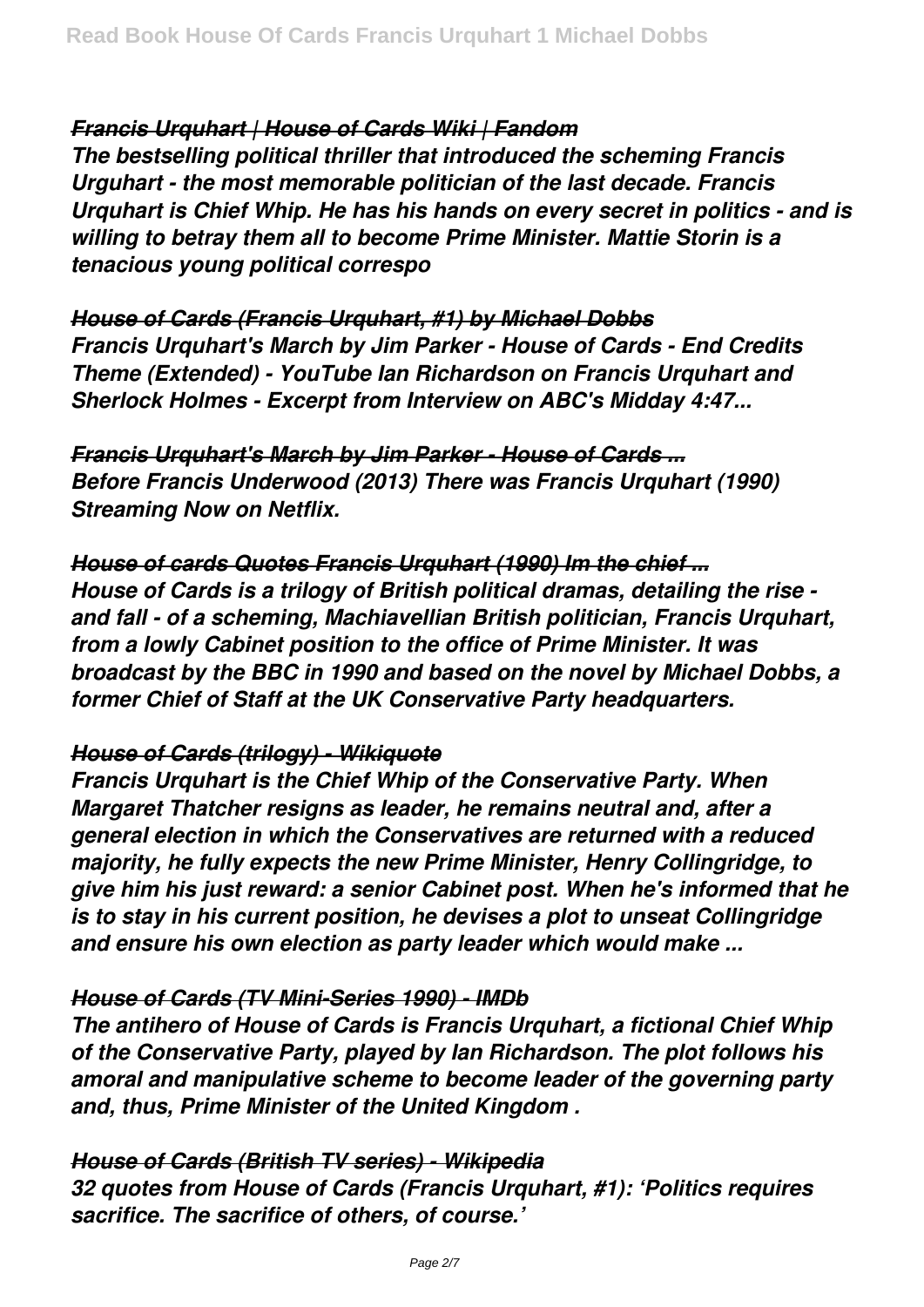# *House of Cards Quotes by Michael Dobbs - Goodreads*

*Here's how Frank Underwood's outlandish scheme to rig the election in House Of Cards season 5 actually worked. Netflix's House Of Cards is an adaptation of the BBC series of the same name, which starred Ian Richardson as immoral politician Francis Urquhart. The show followed Urquhart's rise to power and he frequently broke the fourth wall to address viewers directly.*

# *House Of Cards Season 5: How Frank Rigs The Election*

*Directed by Paul Seed. With Ian Richardson, Susannah Harker, Miles Anderson, Diane Fletcher. Francis Urquhart announces his intention to seek the leadership of the Conservative Party and become Prime Minister. It's six days until the first ballot and Urquhart plots against his rivals.*

# *"House of Cards" Episode #1.4 (TV Episode 1990) - IMDb*

*Francis Urquhart is the protagonist villain of Michael Dobbs' novel House of Cards, and its two sequels, To Play the King and The Final Cut. All three books were made into BBC TV miniseries. An American version of the character, Frank Underwood, was introduced in the American version of House of Cards. He is well-known for breaking the Fourth Wall and addressing the audience directly.*

## *Francis Urquhart - Villains Wiki - villains, bad guys ...*

*Francis Urquhart Profession: Member of Parliament Whip ( House of Cards ) Chief Whip ( To Play The King ) Chairman of the Conservative Party ( To Play The King )*

## *Tim Stamper | House of Cards Wiki | Fandom*

*— Francis Urquhart House of Cards is a British TV show and book about Conservative Party chief whip Francis Urquhart (played by Ian Richardson), a Machiavellian schemer who aims to become prime minister by any means necessary.*

# *House of Cards (UK) (Series) - TV Tropes*

*Political drama series, adapted from Michael Dobbs's novel by Andrews Davies. Charming chief whip Frances Urquhart plots revenge against his colleagues.*

# *BBC One - House of Cards*

*Newly elected Prime Minister Francis Urquhart takes on the new King in the controversial number one best-selling second volume in the Francis Urquhart trilogy - now reissued in audio. After scheming his way to power in House of Cards, Francis Urquhart made a triumphant return in To Play*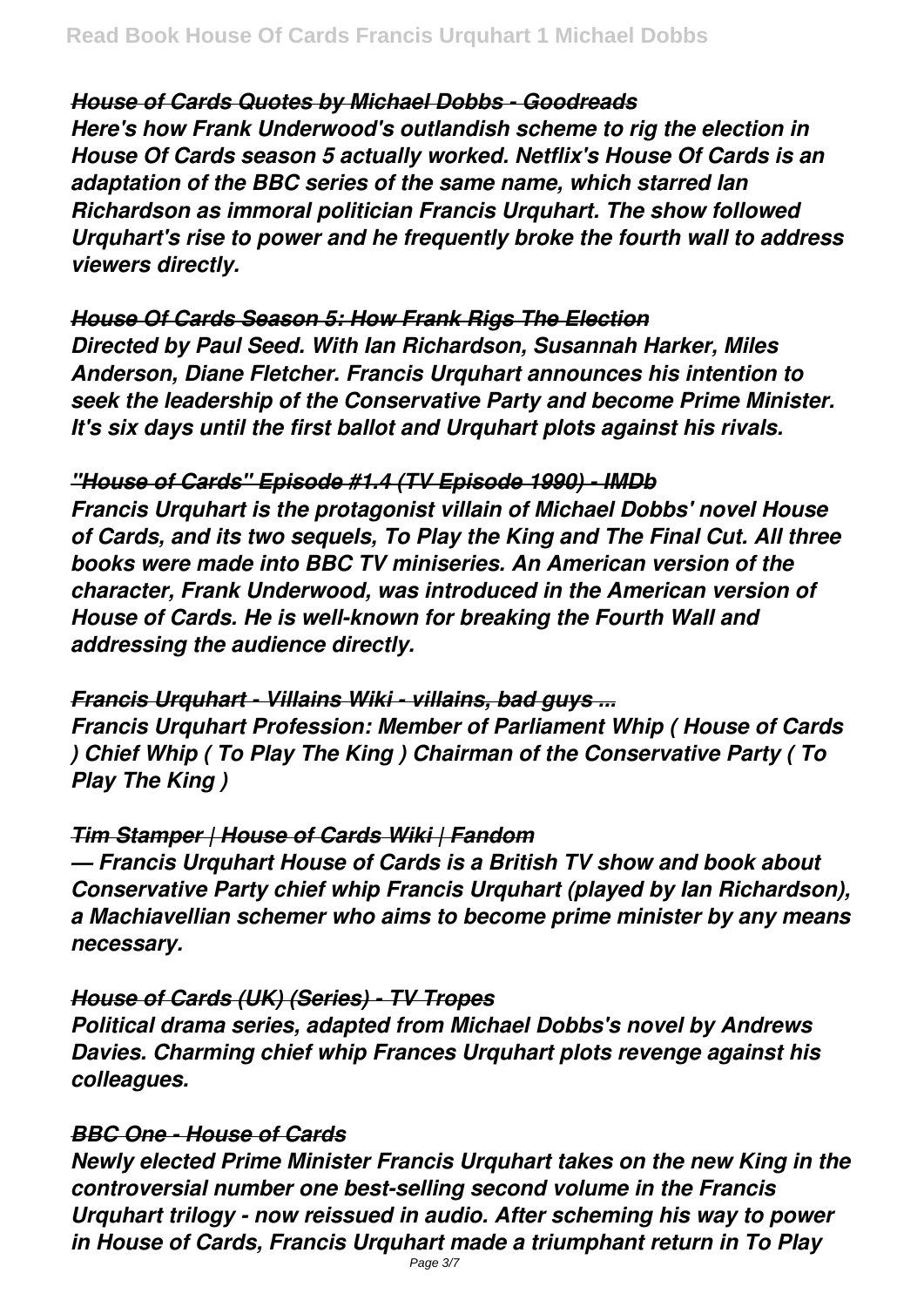*the King ...*

# *To Play the King - Listening Books - OverDrive*

*House of Cards The final installment of the House of Cards trilogy strikes a more somber note than its predecessors. Francis Urquhart--prime minister and murderer--has almost overtaken Margaret Thatcher to become Britain's longest serving postwar leader, but the public is tiring of him and there are rumblings of dissent in the Conservative Party.*

## *House of Cards Quotes*

*Description. The concluding part to this highly successful trilogy series. Francis Urquhart, who is still Prime Minister, becomes heavily involved in a foreign war over oil trading. Once again he is quick to abuse his influence, to ensure a handsome consultancy fee for himself if he can settle the dispute his way.*

*House of cards S01E01Tête-à-tête between Francis Urquhart and Ben Landless*

*house of cards introHouse of cards Origins Monologue House of Cards (1990) - Ian Richardson - Chief Whip*

*House of Cards (1990) - Ian Richardson - His Fate Is In My HandsHouse Of Cards 3x04 The Final Cut 4 House of Cards (1990) - Ian Richardson - Roger Must Go house of cards | HUNT OR BE HUNTED House of Cards (1990) - Ian Richardson - Susannah Harker - Colin Jeavons - Murder Ian Richardson Interview With Andrew Marr 2006 House of cards Quotes Francis Urquhart (1990) Im the chief whip Top 10 Most Shocking House of Cards Moments House of Cards - Claire kills Doug House of Cards UK Opening Scene - \"Everything comes to an end\" FRANK RESIGNS [House of Cards] Frank saying \"No\" to the president You might say so but I couldn't possibly comment Robin Wright Stood Up For The 'House Of Cards' Crew Lets Play the Vowel Game! House of Cards Opening UK 'Frank Underwood' to Obama: 'Welcome to Nerd Prom' | ABC News Exclusive | ABC News House of Cards (1990) - Ian Richardson - Chief Whip Leaks \"House of Cards\" TV IntroFrancis Urquhart's March by Jim Parker - House of Cards - End Credits Theme (Extended) House Of Cards Trailer (1990) House of Cards, Lord Michael Dobbs NMD13 House Of Cards: Original Ending Explained House of cards Quotes Francis Urquhart (1990) House of cards Quotes Francis Urquhart (1990) House Of Cards Francis Urquhart Francis Ewan Urquhart is a fictional character created by British politician and author Michael Dobbs. Urquhart is the main character in Dobbs's*

Page 4/7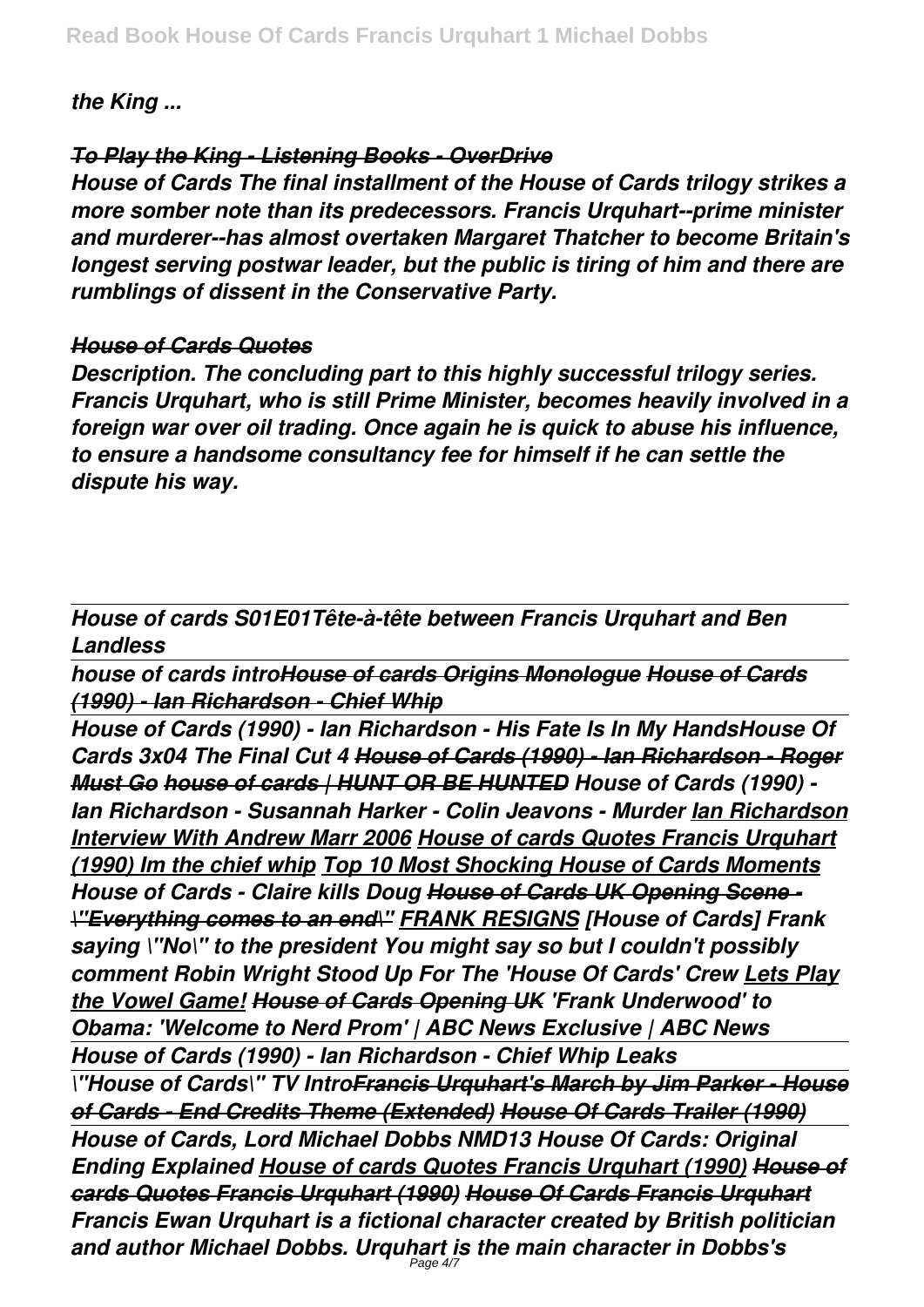*House of Cards trilogy of novels and television series: House of Cards, To Play the King and The Final Cut. He was portrayed in the BBC TV adaptations by Ian Richardson, who won a BAFTA award for his performance. House of Cards follows Urquhart, a Conservative and the government chief whip, as he manoeuvres himself through blackmail, manipulation and mu*

# *Francis Urquhart - Wikipedia*

*At an unknown time Urquhart joined the Conservative Party and became a Member of Parliament for North West Hampshire in the mid 70s, eventually rising to become Chief Government Whip in 1987. House of Cards. After Margaret Thatcher's resignation in 1990, Urquhart hoped to be promoted to become Foreign Secretary by her successor, Henry Collingridge.*

# *Francis Urquhart | House of Cards Wiki | Fandom*

*The bestselling political thriller that introduced the scheming Francis Urguhart - the most memorable politician of the last decade. Francis Urquhart is Chief Whip. He has his hands on every secret in politics - and is willing to betray them all to become Prime Minister. Mattie Storin is a tenacious young political correspo*

*House of Cards (Francis Urquhart, #1) by Michael Dobbs Francis Urquhart's March by Jim Parker - House of Cards - End Credits Theme (Extended) - YouTube Ian Richardson on Francis Urquhart and Sherlock Holmes - Excerpt from Interview on ABC's Midday 4:47...*

*Francis Urquhart's March by Jim Parker - House of Cards ... Before Francis Underwood (2013) There was Francis Urquhart (1990) Streaming Now on Netflix.*

*House of cards Quotes Francis Urquhart (1990) Im the chief ... House of Cards is a trilogy of British political dramas, detailing the rise and fall - of a scheming, Machiavellian British politician, Francis Urquhart, from a lowly Cabinet position to the office of Prime Minister. It was broadcast by the BBC in 1990 and based on the novel by Michael Dobbs, a former Chief of Staff at the UK Conservative Party headquarters.*

# *House of Cards (trilogy) - Wikiquote*

*Francis Urquhart is the Chief Whip of the Conservative Party. When Margaret Thatcher resigns as leader, he remains neutral and, after a general election in which the Conservatives are returned with a reduced majority, he fully expects the new Prime Minister, Henry Collingridge, to give him his just reward: a senior Cabinet post. When he's informed that he*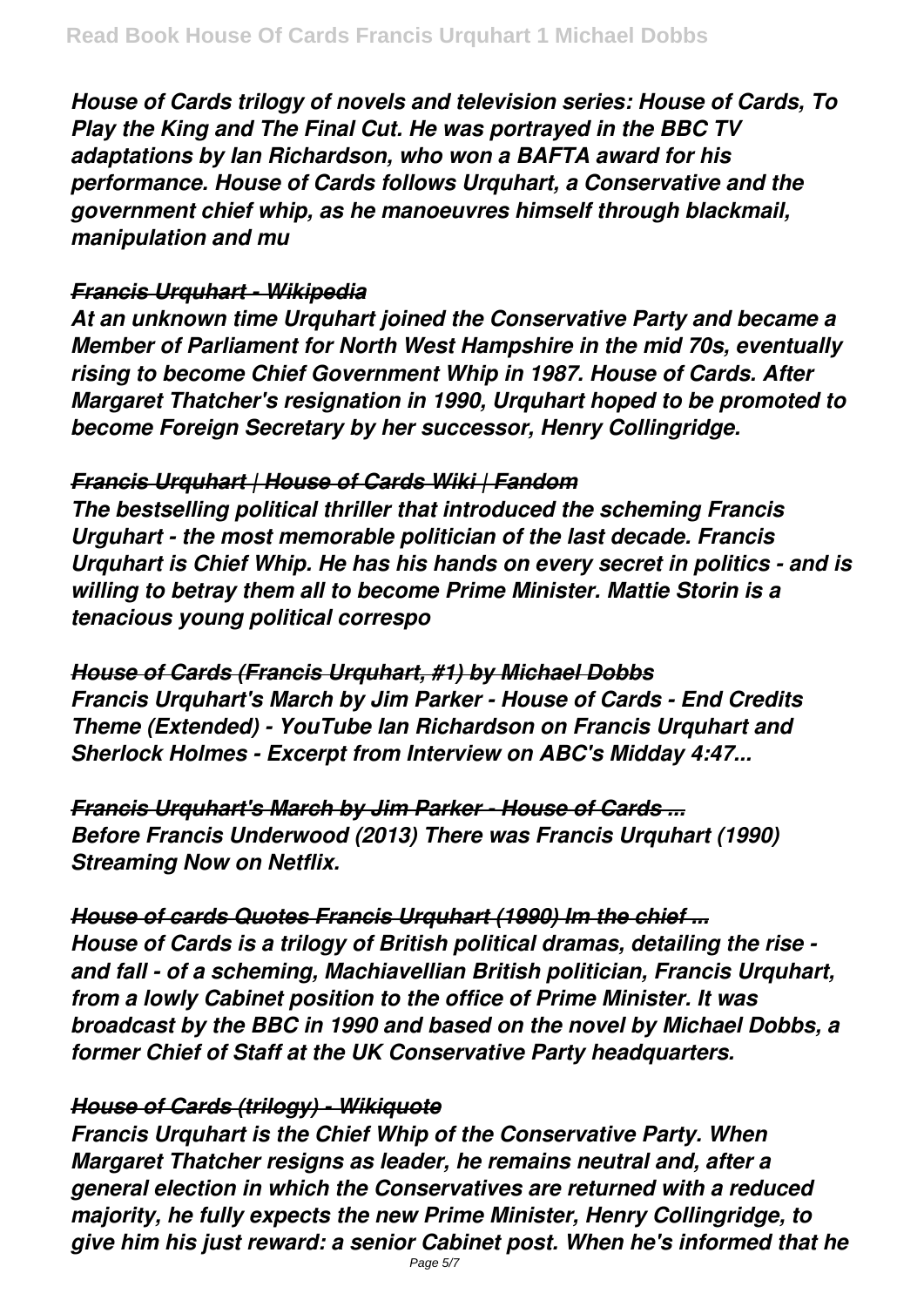*is to stay in his current position, he devises a plot to unseat Collingridge and ensure his own election as party leader which would make ...*

# *House of Cards (TV Mini-Series 1990) - IMDb*

*The antihero of House of Cards is Francis Urquhart, a fictional Chief Whip of the Conservative Party, played by Ian Richardson. The plot follows his amoral and manipulative scheme to become leader of the governing party and, thus, Prime Minister of the United Kingdom .*

## *House of Cards (British TV series) - Wikipedia*

*32 quotes from House of Cards (Francis Urquhart, #1): 'Politics requires sacrifice. The sacrifice of others, of course.'*

# *House of Cards Quotes by Michael Dobbs - Goodreads*

*Here's how Frank Underwood's outlandish scheme to rig the election in House Of Cards season 5 actually worked. Netflix's House Of Cards is an adaptation of the BBC series of the same name, which starred Ian Richardson as immoral politician Francis Urquhart. The show followed Urquhart's rise to power and he frequently broke the fourth wall to address viewers directly.*

*House Of Cards Season 5: How Frank Rigs The Election Directed by Paul Seed. With Ian Richardson, Susannah Harker, Miles Anderson, Diane Fletcher. Francis Urquhart announces his intention to seek the leadership of the Conservative Party and become Prime Minister. It's six days until the first ballot and Urquhart plots against his rivals.*

## *"House of Cards" Episode #1.4 (TV Episode 1990) - IMDb*

*Francis Urquhart is the protagonist villain of Michael Dobbs' novel House of Cards, and its two sequels, To Play the King and The Final Cut. All three books were made into BBC TV miniseries. An American version of the character, Frank Underwood, was introduced in the American version of House of Cards. He is well-known for breaking the Fourth Wall and addressing the audience directly.*

# *Francis Urquhart - Villains Wiki - villains, bad guys ...*

*Francis Urquhart Profession: Member of Parliament Whip ( House of Cards ) Chief Whip ( To Play The King ) Chairman of the Conservative Party ( To Play The King )*

# *Tim Stamper | House of Cards Wiki | Fandom*

*— Francis Urquhart House of Cards is a British TV show and book about Conservative Party chief whip Francis Urquhart (played by Ian Richardson),*